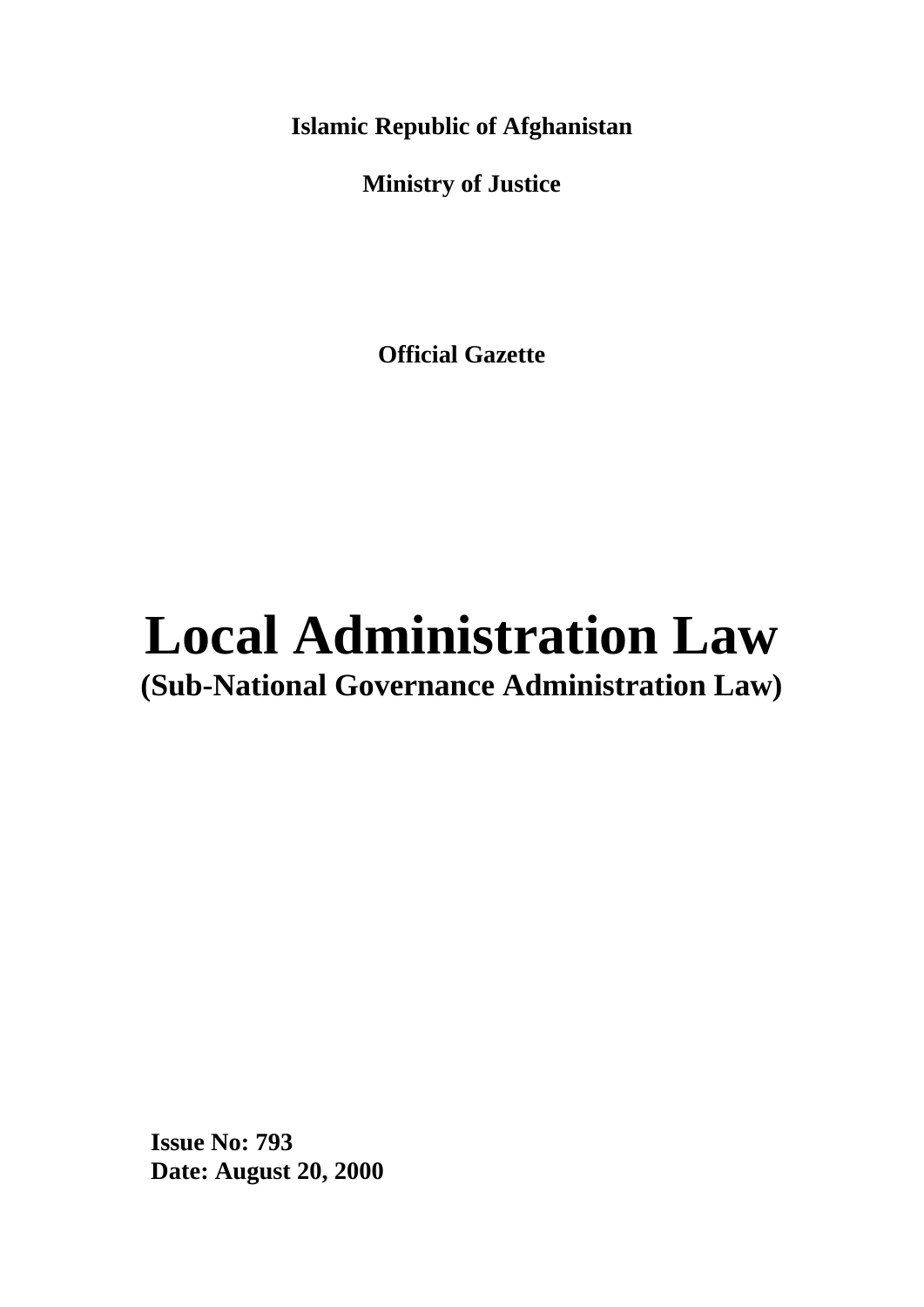# **Local Administration Law (Sub-National Governance Administration Law)**

# **Chapter I**

# **General Provisions**

## **Article 1.**

- 1. This law is enacted to ensure the regulating of affairs related to sub-national governance unit.
- 2. Units of sub-national governance unit according to this law, consist of provinces and districts.

## **Article 2.**

:Sub-national governance unit aims to achieve the following

- 1. Satisfying social, economical and cultural needs of citizens based on statutory decree/law;
- 2. Implementation of Government's designed programs in related areas;
- 3. Drawing public cooperation to ensure the development objectives of Government;
- 4. Ensure stability and preserving public interest.

## **Article 3.**

- 1. Province Governor and district governor is the competent law enforcer of Executive Force of the government and the first chief officer of sub-national governance unit.
- 2. Bureaus and branches of concerned ministries and central organizations in the regions with respect to their communication with ministries and central organizations, act under the influence of Province governors and district governors; unless the law states otherwise.
- 3. The chiefs and officers in-charge of bureaus and branches of concerned ministries and administrations in addition being responsible to their related agencies, they shall be collaborative and giving reports of their executive activities to the district heads and province governors.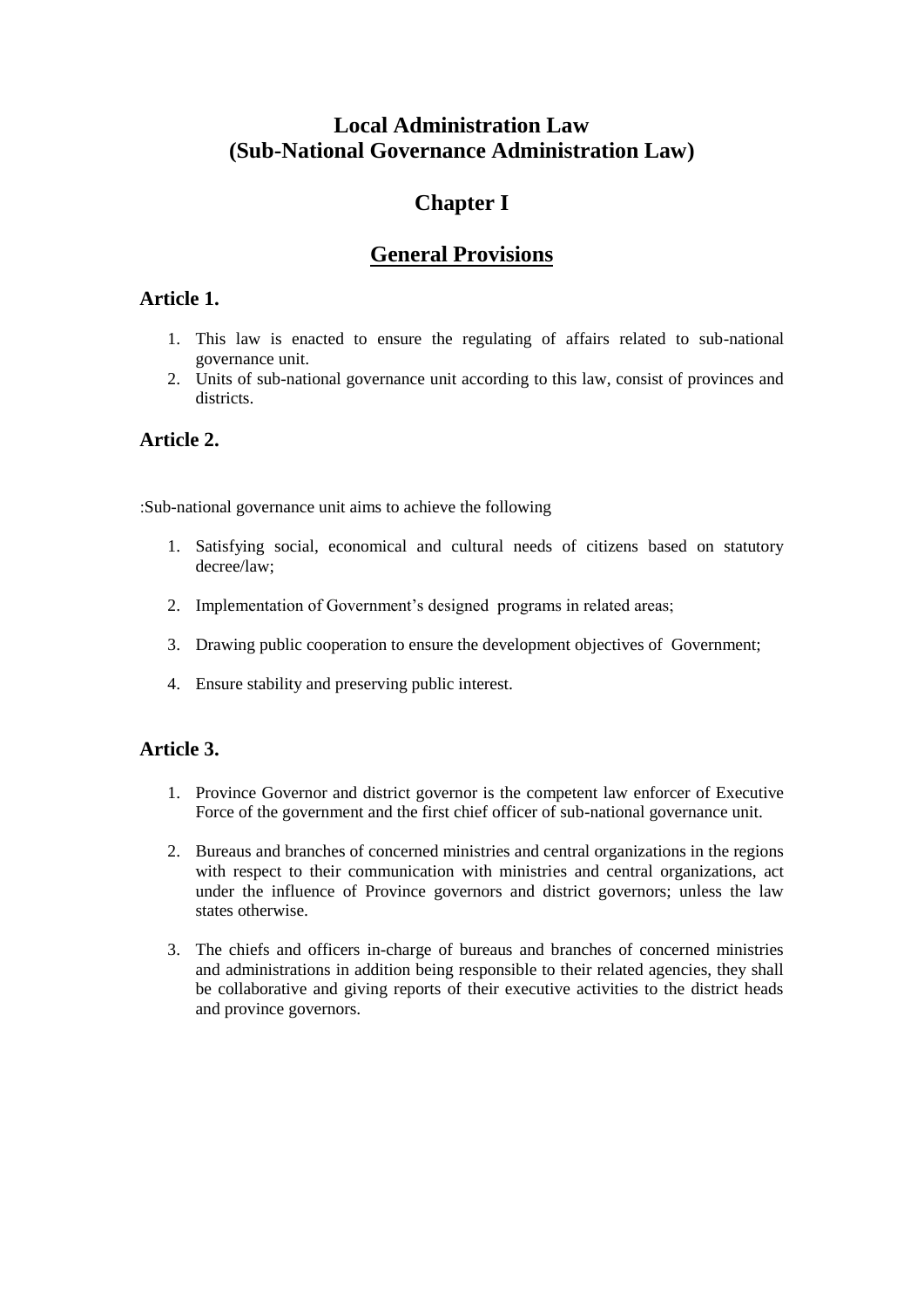## **Chapter-II**

## **Organizational Chart**

## **Article 4.**

- 1. Units of sub-national governance unit consist of local administrative units of provinces and districts which are divided and categorized based on population, geographical limits and economic and social conditions;
- 2. Provinces are headed by province governors while district governors rule districts that are appointed based on the provisions of law. No difference lies between the authorities of governors and district governors based on the categorizations of provinces and districts;
- 3. Center-areas of provinces to district and districts are divided into villages and in every village a single village chief is elected by the local villagers.

### **Article 5.**

- 1. A province is established taking into consideration the population, area expansion, economic, social, cultural conditions and other regional and civic characteristics in one of the three categories: First Category, Second Category or Third Category;
- 2. Province in category 1 has following characteristics:
	- having a population of one million and  $(8000 \text{Km}^2)$ ;
	- having at least 8 districts
	- Province center at least should be 100Km far from the neighboring provinces;
	- The center of administrative units should be specific and their locations certified
	- The governmental income of province from custom revenues, air port, port, agriculture production and natural resources annually should be 40 Million Afghani ( Forty Million Afghani),
	- Center of each Province includes city and municipality
- 3. Province in category 2 has following characteristics::
	- A population of seven hundred ten thousand and (6960Km<sup>2</sup>) area;
	- having at least 6 districts;
	- Center of Province at least should be 80 Km far from the neighboring provinces;
	- The center of administrative units should be specific and their locations certified
	- The governmental income of province from custom revenue, air port, port, agriculture production and natural resources; annually should be 35 Million Afghani (Thirty Five Million Afghani);
	- Center of Province having city and municipality
- 4. Province in category 3 has following characteristics:
	- A population of at least 50,000,0 (Five hundred thousand) and  $(4000 \text{Km}_2)$ area;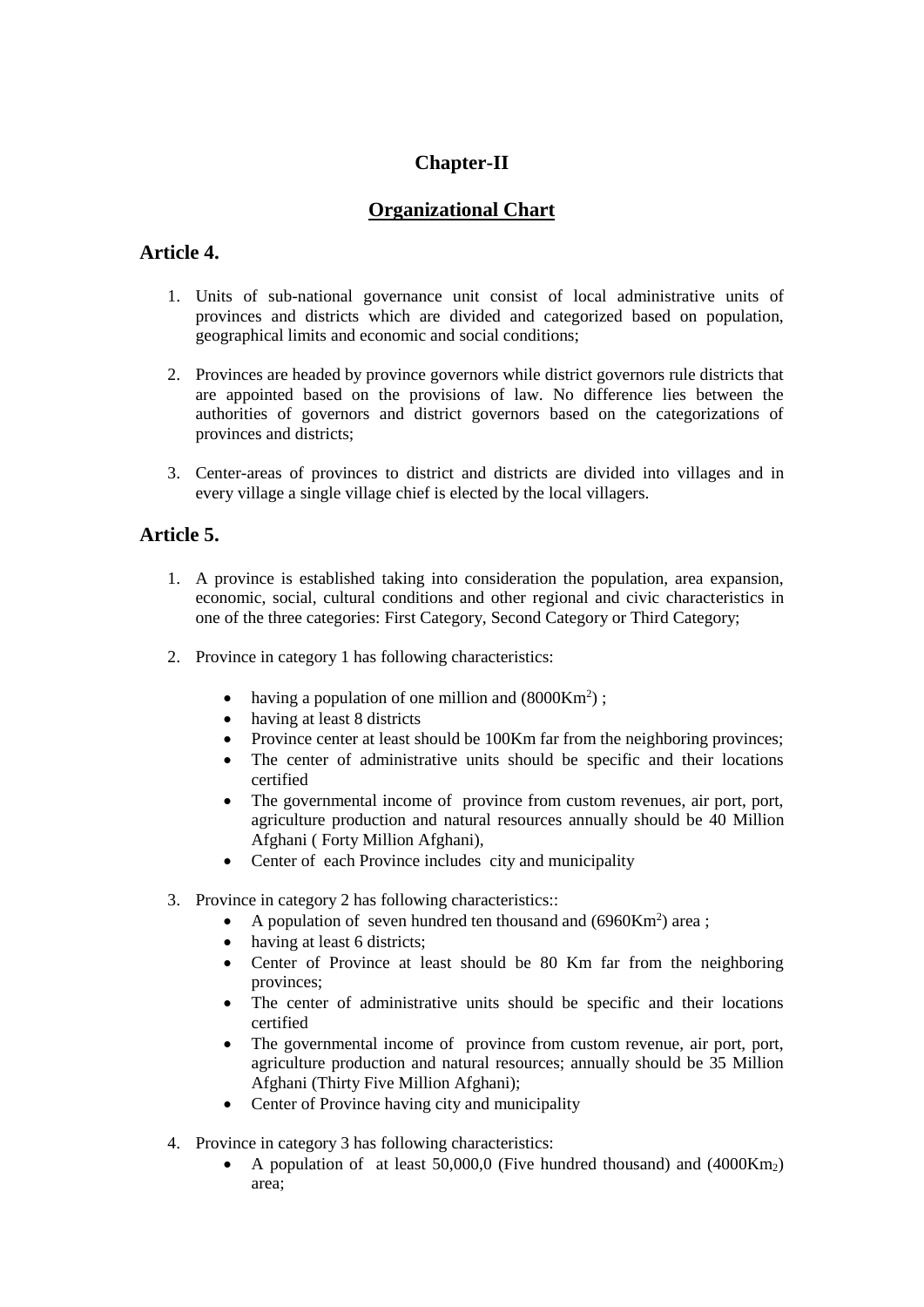- having at least 5 districts;
- Center of Province at average should be 70 Km far from the neighboring provinces;
- The center of administrative units should be specific and their locations certified
- The governmental income of province from custom revenue, air port, port, agriculture production and natural resources; annually should be 30 Million Afghani (Thirty Million Afghani);
- Center of Province having city and municipality

### **Article 6.**

**1.** Districts are established taking into consideration the population, territorial expansion, economic, social, cultural conditions and existence of regional city and some other local characteristics in one of the three categories: First, Second and Third Category.

2-The first category district is established under the following conditions:

- A population of at least 70,000 (Seventy Thousand ) and (1000Km<sup>2</sup>) area;
- Having social, economic significance and city characteristics;
- Distance of the district from the center of neighboring provinces should be 100 Km far away, while there is mountainous "impassable" area 50 Km;
- Title, location and boundaries of district should be proved,

3- The second category district is established under the following conditions:

- A population of at least  $60,000$  (Sixty Thousand ) and (700Km<sup>2</sup>) area;
- Having social, economic significance and city characteristics;
- Distance of the district from the center of neighboring provinces should be 100 Km far away, while there is mountainous "impassable" area 50 Km;
- Title, location and boundaries of district should be proved,

4- The second category district is established under the following conditions:

- A population of at least 35,000 Thirty Five Thousand ) and  $(550 \text{Km}^2)$  area;
- Having social, economic significance and city characteristics;
- Distance of the district from the center of neighboring provinces should be 100 Km far away, while there is mountainous "impassable" area 50 Km;
- Title, location and boundaries of district should be proved,

## **Article 7.**

- 1. Establish, promote, merge and revocation f the Sub-national Governance Units in provinces and districts according to justified norms, documents and requirements can take place with the specific proposals by province officials, approval of province administrative meeting, all round consideration of central administration, central statistics office, Geodesy and Cartography Office, certification of Ministry of Interior, approval of council of ministers, approval of National Assembly and finally by the approval of the president.
- 2. ???

*Note of Translator: The following four clauses of Article 7 were not clearly written and need further clarification.*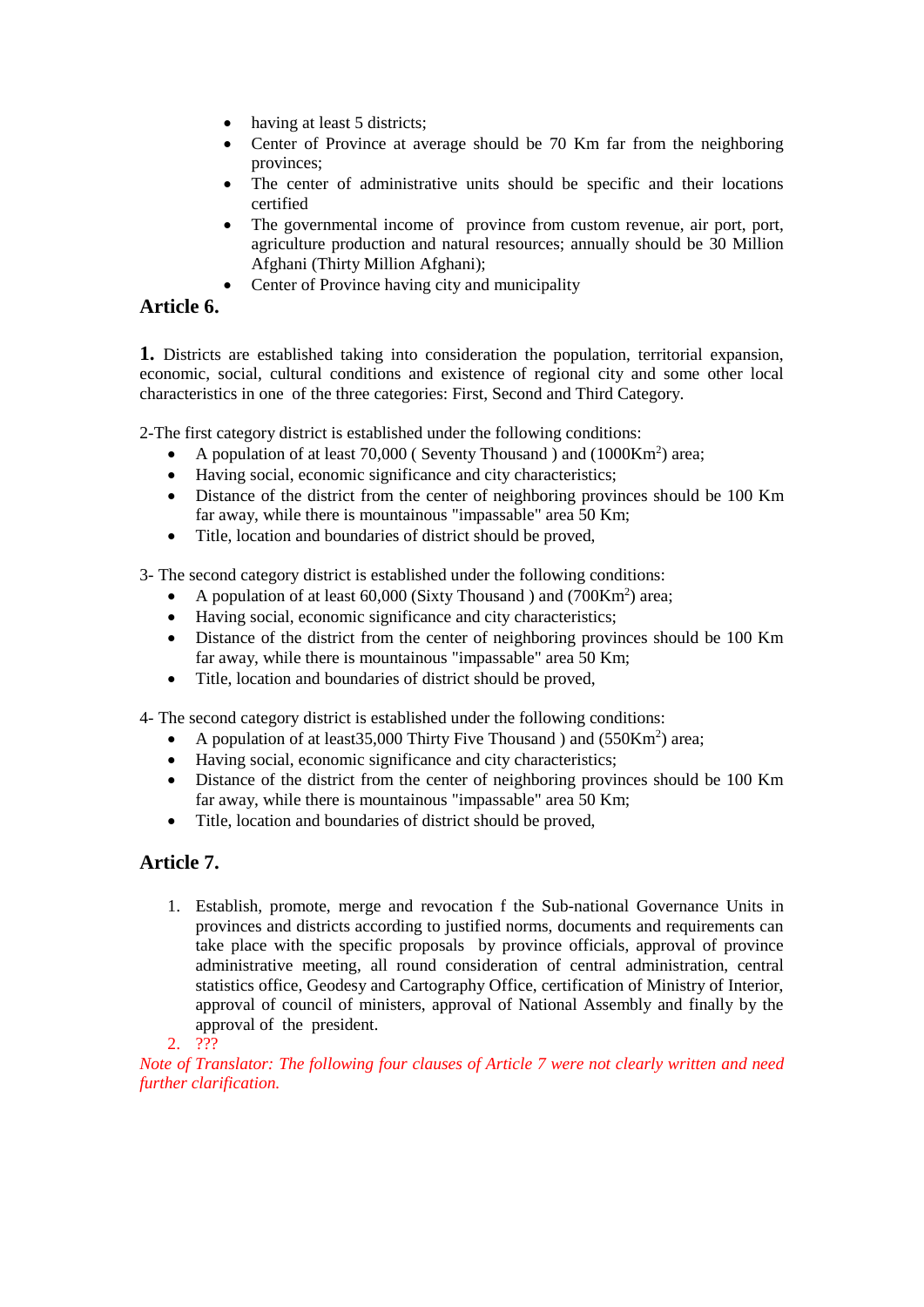#### **Article 8.**

- 1. The organizational chart of Sub-National Units in province and district, consisting of Province Governor, Deputy, Chief of Staff, district governor, executive chief and staff of the other related offices.
- 2. Provinces can establish the local councils after obtaining the agreement of Council of Ministers and the Sate President Office.
- 3. The methodology of establishing the Provincial Council, District Council and Village (QARYA) Council separately shall be organized using different procedures.

### **Article 9.**

- 1. Each Province has Administrative Assembly. The assembly focuses on important issues which are not specifically related to the Governor and it requires mass decision making, so the assembly considers raised issues.
- 2. The job description of holding administrative assembly is organized by separate procedure.

### **Article 10.**

- 1. Provincial Administrative Assembly consists of Provincial Governor and his deputy, District Governors, Directors and Chiefs of other governmental agencies in the province.
- 2. Provincial Administrative Assembly is headed by Provincial Governor. In case of absence, his deputy would head the Assembly, on deputy absence then the Chief of Staff undertakes heading the Provincial Assembly.
- 3. Provincial Governor can invite some other officers in-charge men of the province to participate in Provincial Administrative Assembly from different agencies (*Governmental staff, organizations staff, the head of Provincial Council and District Councils and thinktanks or individuals*) in needed case.

## **Article 11.**

- 1. The number of provinces and districts plus their categories in Annex of this Sub-National Governance Law is emphasized.
- 2. Bringing changes in center of the provinces and districts could take place while keeping in view characteristics of this Law and proposal of the province, certification of Ministry of Interior, Approval of Council of Ministers, approval of National Assembly and finally approval of President.

## **Chapter- III**

#### **Duties and responsibilities of the governor**

According to the Sub-National Governance Law, Governor's duties and responsibilities include the following:

1. Leadership of organizations and bureaus under influence based on the provisions of the law;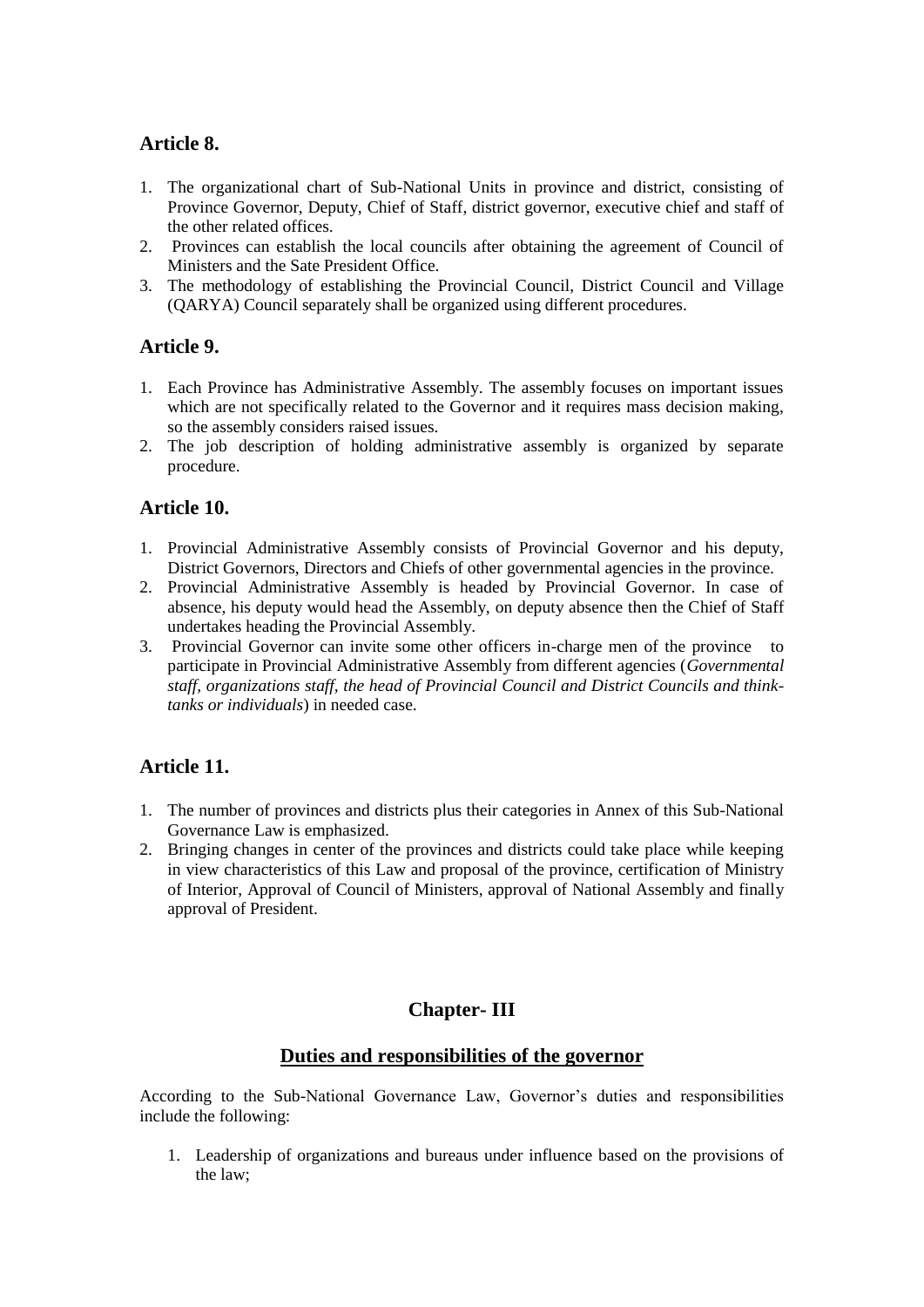- 2. Cooperate in ensuring security of province and preserving the rights of the citizens according to the law;
- 3. Ensure equality of rights among the public in accordance with the law;
- 4. Strengthening national unity and avoiding tribal or regional conflicts;
- 5. Implement the designed plan of organizations, institutions and enterprises within the province and creating facilities in this regard;
- 6. Creating positive and active relationships between related organizations;
- 7. Submission of proposal to the related authorities for establishment, promotion and adjustment of sub-national governance unit of the related province; assignment of purchasing, Checking, tender in charge men, chief of procurement for administration supplies and assignment organizations and enterprises which related to province in accordance with law;
- 8. Purchasing and provision of cereal, transferring and distribution of the food commodities according to government program.
- 9. Implementation of educational programs and drawing public and organizations cooperation for the establishment of schools, scientific and religious institutions, libraries and other cultural centers and implementation of development and intellectual programs in the concerned areas according the education department's proposals of the province;
- 10. Sales of governmental buildings and purchase of building for government based on the provisions of the law;
- 11. Celebrating religious and historical occasions;
- 12. Supervising the distribution of financial and livelihood aids of the domestic and foreigner organizations and distinguishing the real needy people to the aids;
- 13. Fully cooperating with delegation and officers in-charge that dispatched by center for performing official tasks to the province.
- 14. Hold the Provincial Administrative Assembly if required.
- 15. Granting bonuses and issuing penalties and punishments within the set authority, based on the provisions of the law;
- 16. Give amendment proposal of the city maps for related authorities after obtaining the view point of the related municipalities of province and districts;
- 17. Counter narcotics and avoiding cultivation of opium, hashish and other narcotics crops and avoiding narcotics traffic in cooperation with related officials;
- 18. Supervision of preservation and maintenance of government property and land, forests, pastures, water resources and other natural gifts and their rational use;
- 19. Control implementation of instructions in legal documents, orders and suggestions of competent authorities and inspection during implementation;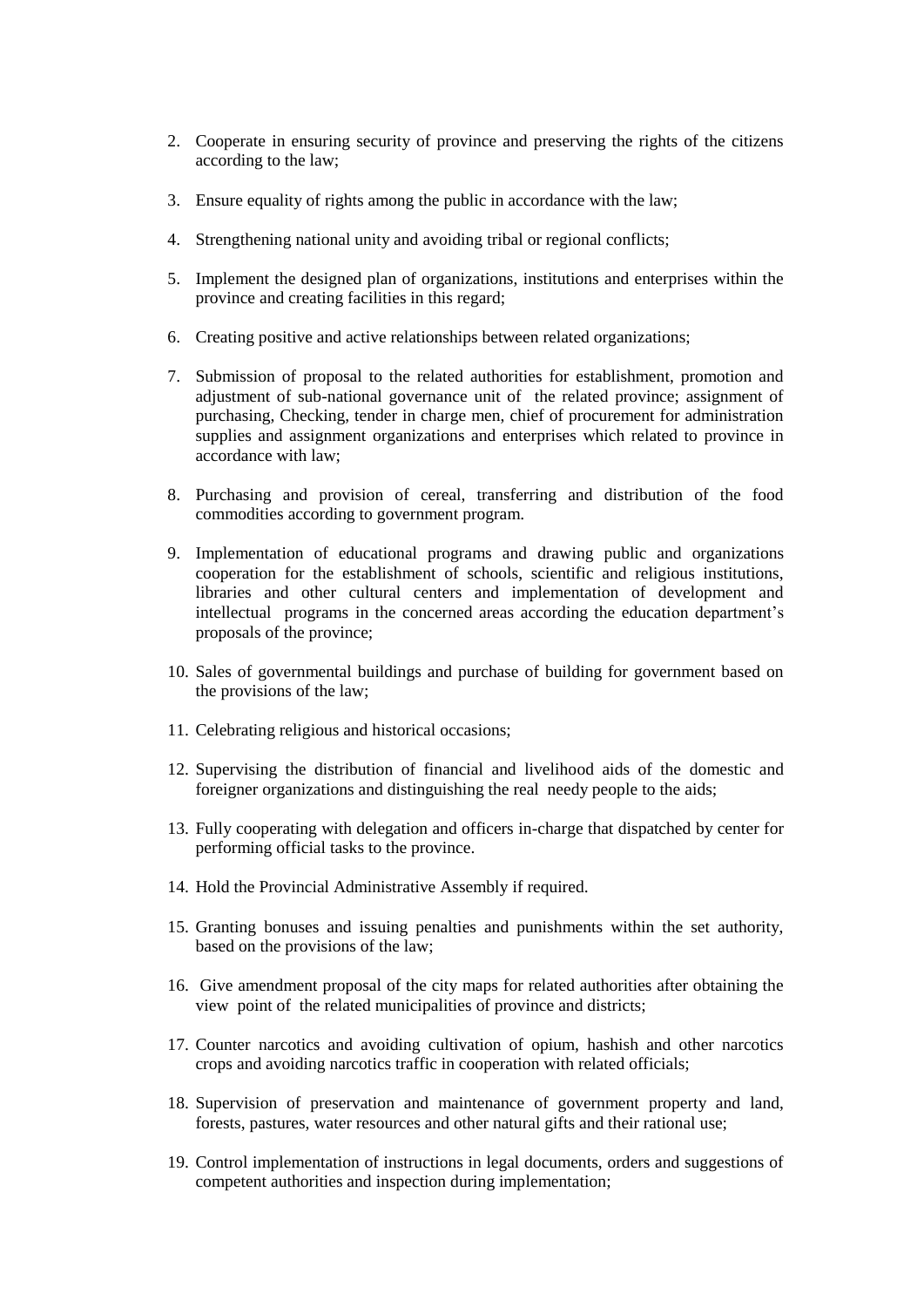- 20. Accepting the military's guard of honor on national days in official ceremonies which will be presented by the commander of the battalion;
- 21. Adopting immediate measures on general transportation occasions for operation swiftness and satisfying the objectives of the government
- 22. Preservation of the related province ports' affairs;
- 23. All commanders of military, police and national intelligence battalions with their own specific duties are obliged to obey the law and their interference is not allowed in the affairs and authorities of the governor or in other civilian administrations. For fulfilling of their tasks they should ask instructions from governor based on distinguishing the authority of the governor;
- 24. Issuing approvals for budgetary expenses, cash payments, suggesting budgetary changes and compensating for the payments of contracts and government leases within the specified authority, based on provisions of the law;
- 25. Supervision and inspection of budgetary expenses of governmental organizations, multi-institutions and supervision and protection of banks and treasuries;
- 26. Cooperate in acquisition of legal tax, city revenues, cash and material remnants and settling accounts based on provisions of the law ;
- 27. Control on implementation of weights and derivatives of metric system;
- 28. Oversight of edible commodities and depreciative commodities prices through concerned municipality while open market is kept in mind;
- 29. Supervision and oversight of construction works of organization's buildings and governmental structures;
- 30. Reform and development of communication networks, keeping them active and promptness of couriers and communication systems in province geographical limitation;
- 31. Avoiding sales of counterfeit drugs and medication by non-professional people in the province;
- 32. Supervision and oversight of mines and avoiding illegal extraction of mineral commodities;
- 33. Drawing attention of sectored ministries in drafting and provision of regional development plans for province;
- 34. assistance in providing statistical information and figures in the province and encouraging people to providing precise statistical information to deployed groups;
- 35. Providing facilities in completion affairs of passports for trade, tourism, pilgrims and passengers of other holy sites;
- 36. Assistance to live stockers for better and just use of pastures and creating facilities for their product marketing aiming at improving their living standards;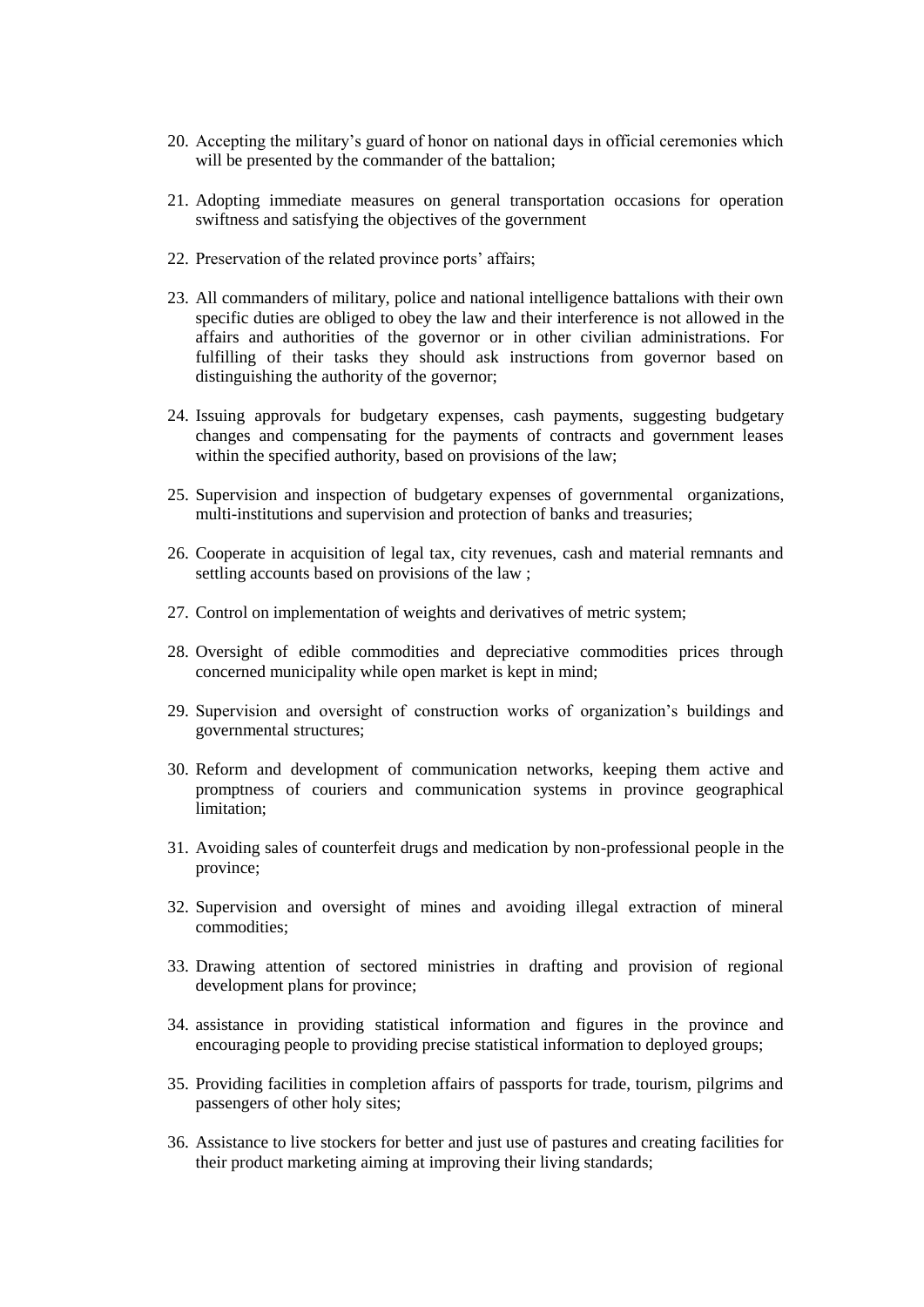- 37. Safeguard and supervision of airports within the province and maintaining their security through related bureaus;
- 38. Presenting constructive suggestions and ideas on city and house illumination within province to related authorities;
- 39. Providing facilities in matters concerning repatriates;
- 40. Observing unexpected incident locations like earthquake, flood, emblazonment, and other types from close distance and drawing public, organizations' disaster preparedness office's assistance in providing first aid to affected people;
- 41. Drawing public and organizations' cooperation in rehabilitation and development of historical national and international sports through construction, development of playgrounds and sporting clubs;
- 42. preventing self and illegal extractions and digging of historical remains and antiques and preventing their purchase, sales and smuggling;
- 43. taking necessary measures for protection and safety of areas where historical and ancient relics exist;
- 44. presenting logical and valid proposals to competent authorities for solving problems of organizations under influence;

#### **Article 13:**

- governor or the deputy governor performs its functions according to authorities given in article 12 of this law through concerned bureaus;
- authorities of deputy governor and executive head will be specified by the governor;
- the deputy will have control of the province in the absence of the governor and in the absence of the deputy, executive head will be the controller.

#### **Article 14:**

The governor is responsible for his duties and is obliged to present report provincial organizations to the government through interior ministry.

#### **Article 15:**

- Planning meetings held once a month or more in on the manner of functions with the participation of managers and directors of provincial administrations, district governors are also invited.
- Establishment of municipalities, processing and implementation of city plan in administration units (districts) as cities' development prioritize the duties of the governors.

#### **Article 16:**

- 1. Chairmanship of governor's office acts as an agency for ensuring relationship between the governor chairmanship, branches of ministries, organizations and other bureaus under influence. Chairmanship of governor's office performs its duties according to the content of this procedure.
- 2. orders of the governor or the deputy to departments under influence are valid only if they are issued from the chairmanship of the governor's office;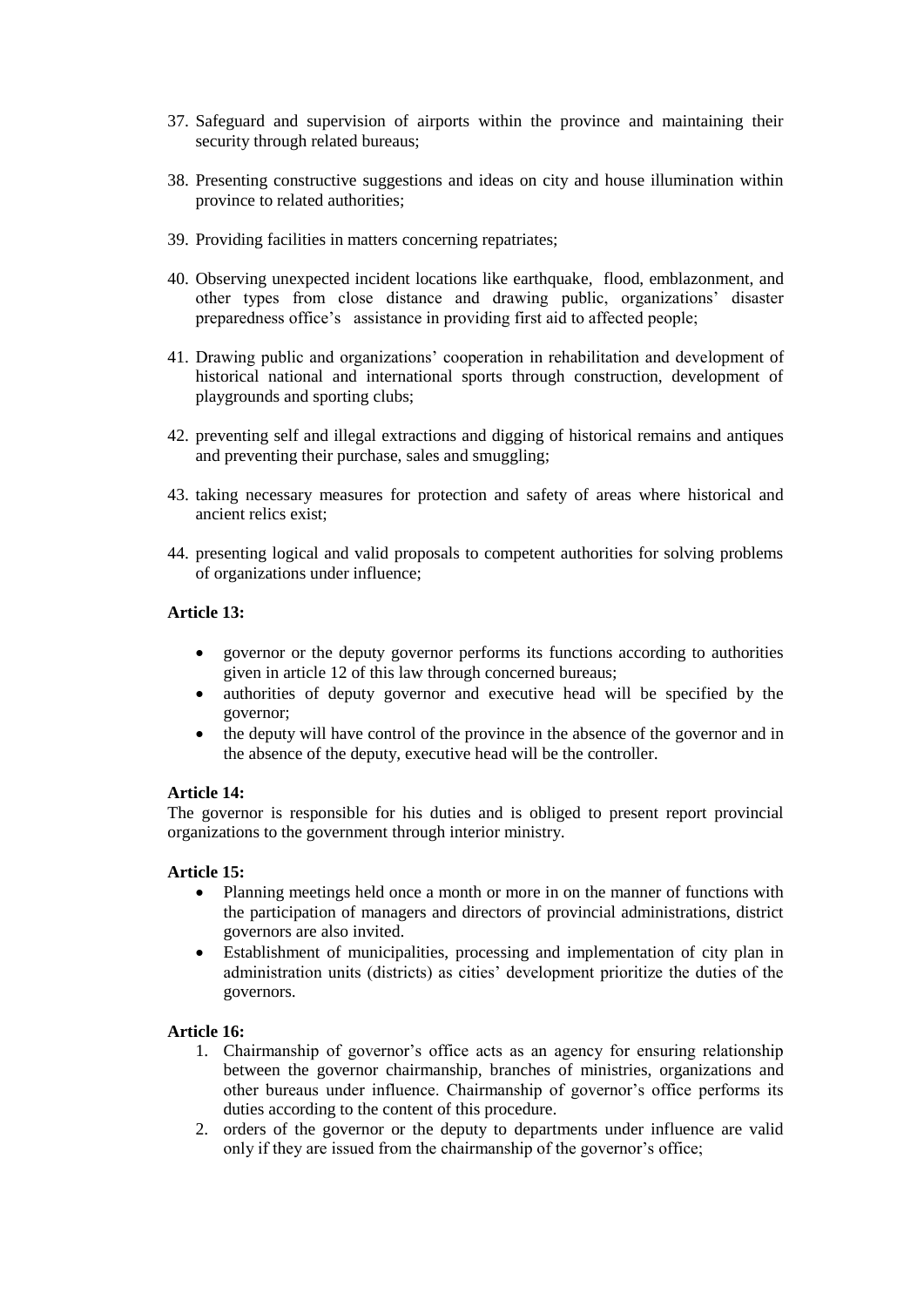- 3. all the proposals from chief offices, independent directorates of the province which are sent out of the province or forwarded to the province should be observed by the governor or the deputy and then sent out to concerned authorities;
- 4. provincial organizations' heads are obliged to register and process their proposals after getting orders from chairmanship of governor's office.

#### **Article 17:**

Affairs related sub-national governance ensure safety of official duty and other issues related to employees take place according to labor law, employee law, civil services law and other legal documents of the government.

#### **Article 18:**

Officers, department heads, organizations and government entities and mixed ones inside the provincial territory are obliged to send reports to chairmanship of governor's office besides to concerned organizations and ministries.

#### **Article 19:**

- 1. Officials and officers of technical services posts belonging to organizations and bureaus inside provincial territory are obliged to keep the governor in touch of issues related to their development programs, work plan and central organizations guidance' and should strive to achieve the objectives specified y the government.
- 2. province governor will implement the plans stated in paragraph 1 of this article taking into account guidelines and plans of central authorities.

#### **Article 20:**

- 1. Local administration (province and district) has specific stamp and token with the name of organization and token of the Afghan government marked on it.
- *2. Note of translator: This clause needs clarification*

#### **Article 21:**

The law should be implemented and posted in the official gazette after being signed. After the implementation of sub-national governance unit law in the official gazette numbered (793) dated 1421, all other laws contradicting this law shall be cancelled.

Content chart of paragraphs 1 of article 14 and 15 of sub-national administration units are attached.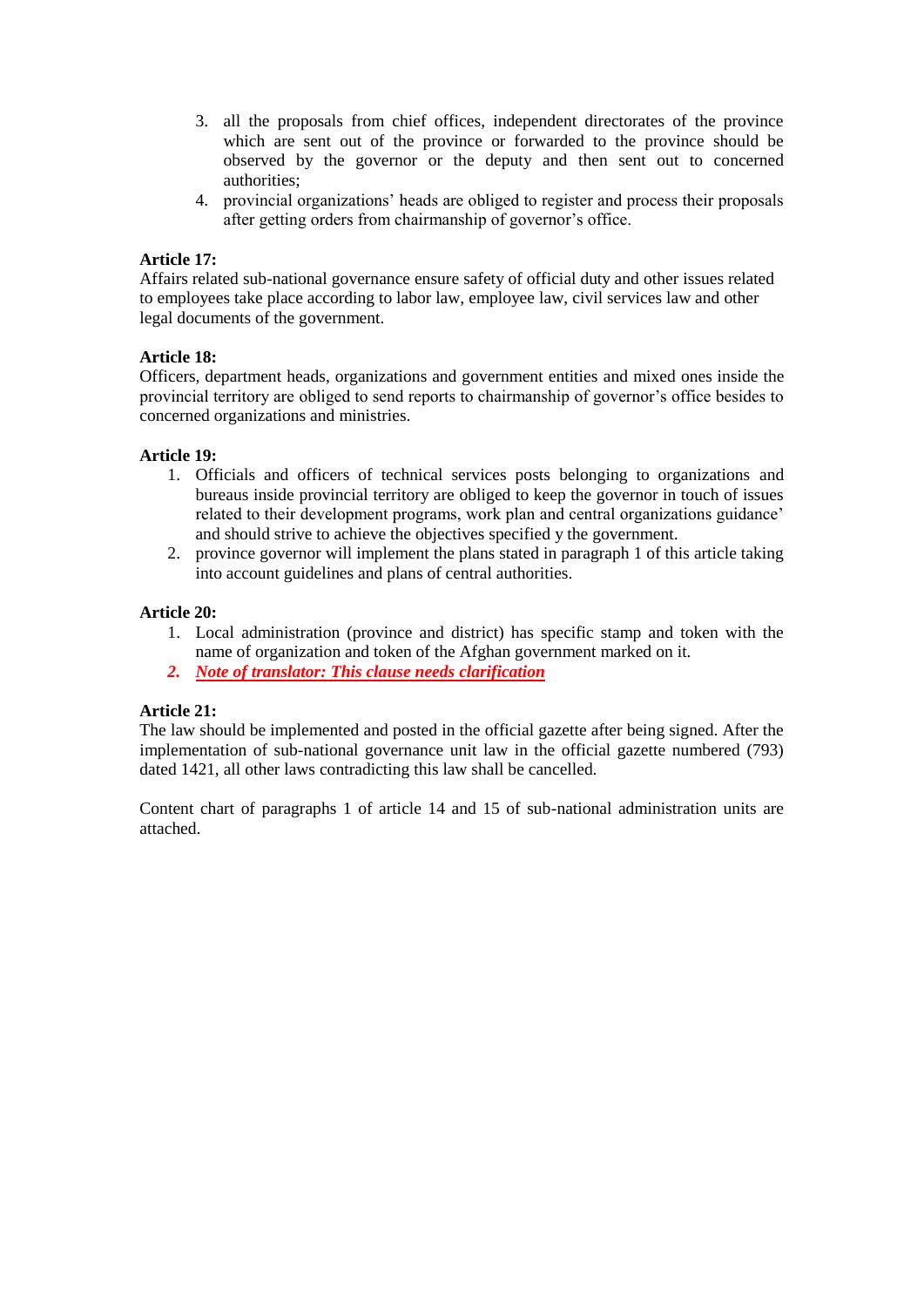#### **Attached memoranda of draft amendments in sub-national governance administration law:**

Sub-national governance administration law according to current conditions was not satisfactory taking into account the country's political, social and economic situation, and increasing repatriation of refugees back to their native country and norms for establishing administrative units as specified in the Sub-national governance administration law. The reason for the law not being satisfactory was standards for establishment of administrative units were evaluated weak and their establishment without justifiable reasons increased budgeting burden on the government.

Therefore, according to census statistics for the year1384 and 1385 amendments have been taken into consideration in the Sub-national governance administration law considering norms for establishing administrative units in accordance with GDP, government's access to all public affairs based in the regions and the changes that take place in the organization of provinces and districts via administrative reform.. The changes will result in solving problems of local residents and alike and righteous access of the country on administrative units.

Sub-national governance administration law along with the amendments has been processed and sent to ministries and concerned bureaus for their comments and formal approval. The comments of concerned bureaus on the law are described below:

Department of geodesy and cartography through correspondence number (831-1310) dated 11/11/1383 has commented as following:

Draft of the sub-national governance administration law attached to your above letter was analyzed and evaluated. According to this general directorate in  $16<sup>th</sup>$  article clause 16 of chapter 3 related to duties and responsibilities of the governor, after the word provincial and district branch of cadastre survey general directorate of the province as a job relationship should be added. In addition, in clause 3 of article 16 which states that "all the proposals from chief offices, independent directorates of the province which are sent out of the province or forwarded to the province should be observed by the governor or the deputy and then sent out to concerned authorities"; another sentence (in exceptional cases when the heads of provincial branches are present in their center directly through them) should be added.

Note: the sentence in the bracket needs not to be added because the governor, under all circumstances, is aware of the organizations' functions located within the borders of the province according to new reformatory draft organization. The documents being brought from the centers by the organizations' representatives have to be forwarded to the governor.

Central organization of statistics through correspondence number (2565) dated 9/8/1383 has commented as following:

"Draft law of sub-national governance administration of the ministry is approved after being studied but nothing is mentioned regarding city in the draft".

Note: Civic characteristics have been added in the establishment of districts and provinces and here in the authorities and duties of the governor, scheming and implementation of city plan and establishment of municipalities in the districts has been mentioned.

The then ministry of planning of the transitional government through correspondence number (223) dated 16/9/1383 has commented as following:

Note: Altering and deleting words have been used in draft amendments of the law.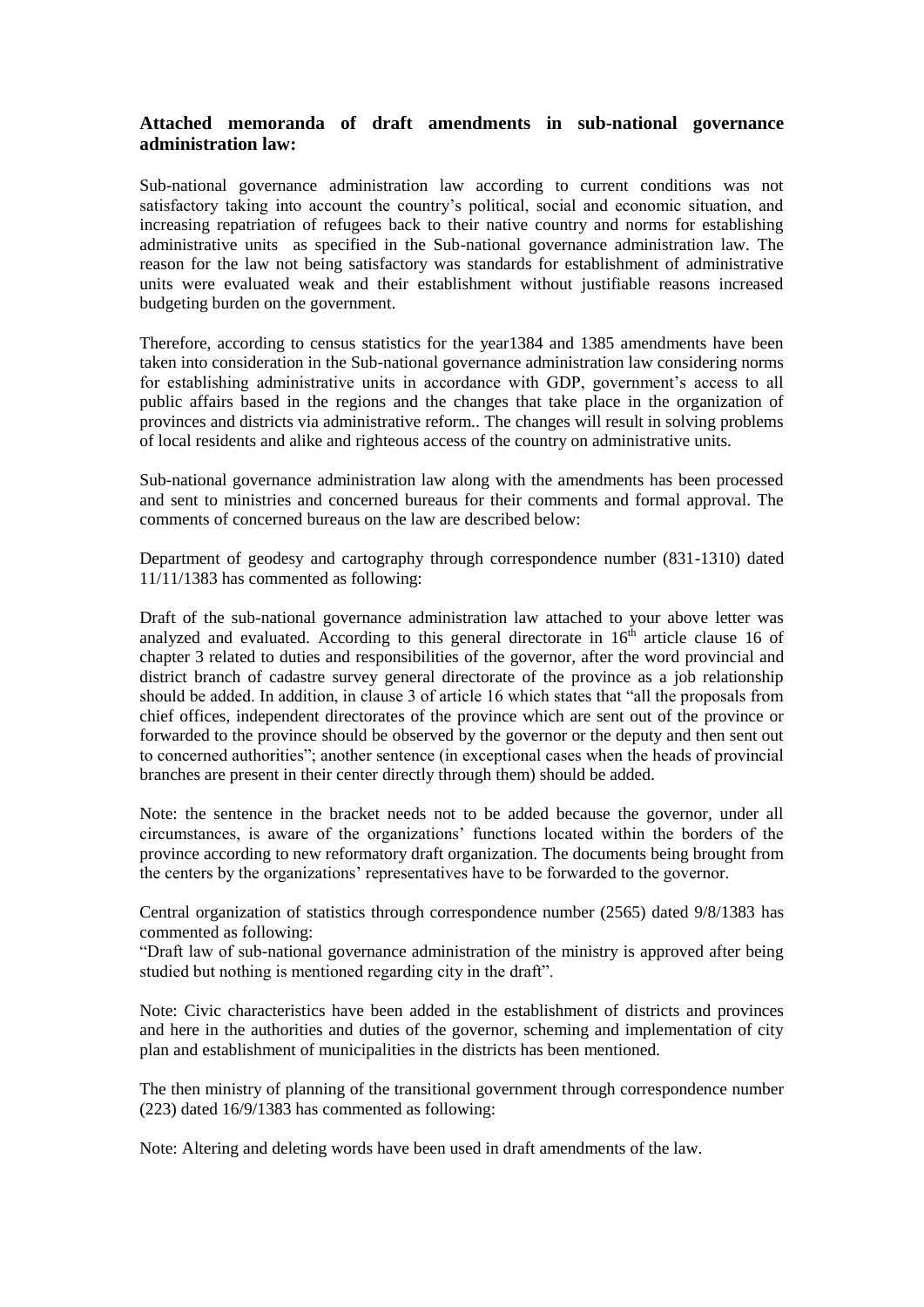Ministry of finance through correspondence number (csi-83004284) dated 30/7/1383 has commented as following:

Note: Exchange of words especially the word head of the government to president is amended in the sentences and taken into consideration.

They have requested an addition of  $4<sup>th</sup>$  clause after clauses 1, 2 and 3 in article 3 as following: Clause 4: (provincial accountant is the government's financial affairs representative and the pillar of the governor).

Note: As in the reformatory organizational draft, after the governor the deputy governor and the secretary general (executive head) is represented in the organization who is in the same position as the deputy governor. Therefore, instead of the provincial accountant the executive head takes responsibility of the province. Hence the addition is neglected.

Comments and approvals of organizations and ministries whom the draft amendments were sent to, is mentioned above.

With regards,

Chairmanship of organization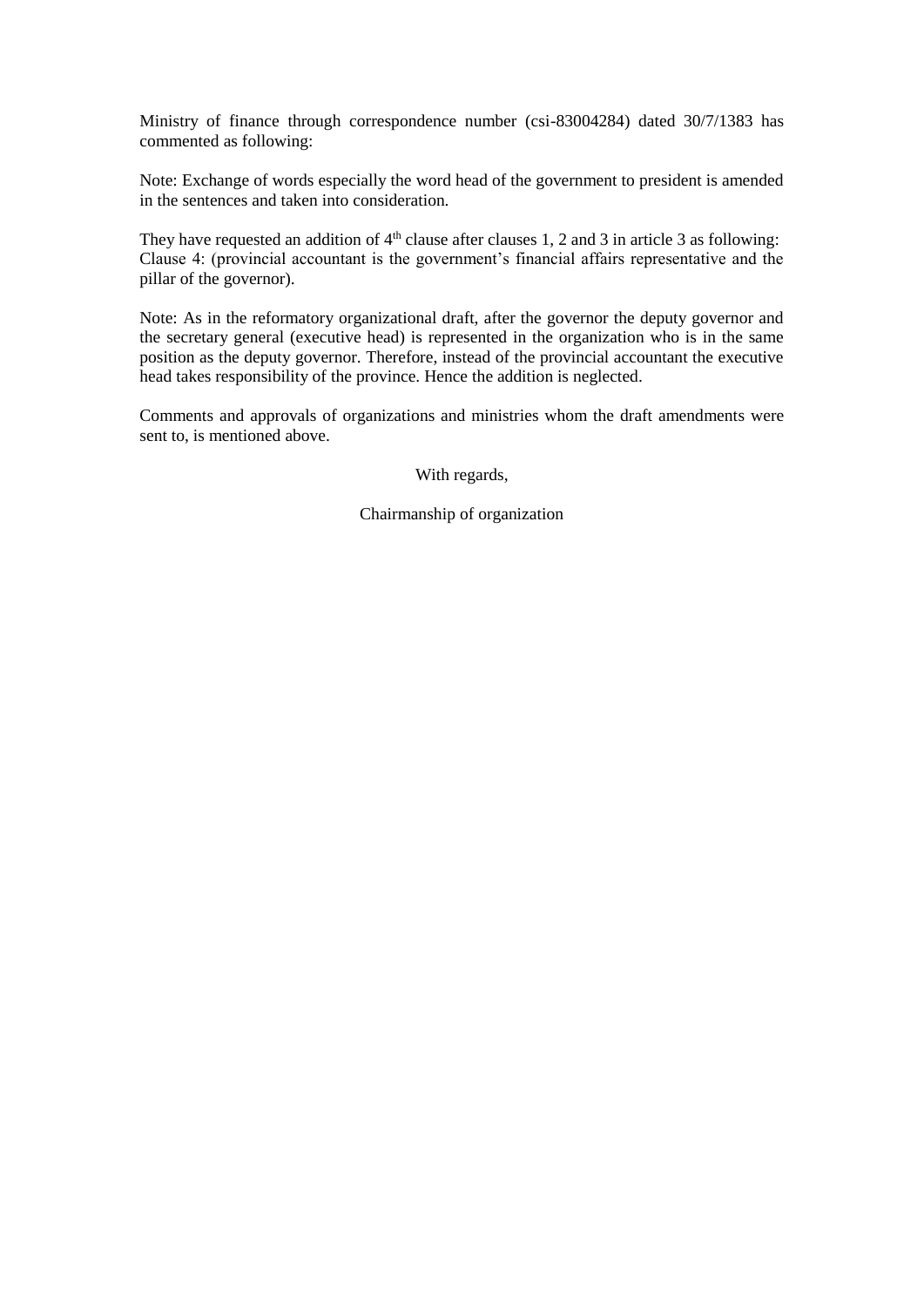First class provinces (7) Total 34 First class districts 66 Total 364

J

| No.             | <b>Provinces with class</b><br>differences | <b>Districts with class differences</b>                                                                                                                                                                                                                                                                                                    | N <sub>0</sub> | <b>Provinces with</b><br>class differences | <b>Districts with class differences</b>                                                                                                                                                                                                           |
|-----------------|--------------------------------------------|--------------------------------------------------------------------------------------------------------------------------------------------------------------------------------------------------------------------------------------------------------------------------------------------------------------------------------------------|----------------|--------------------------------------------|---------------------------------------------------------------------------------------------------------------------------------------------------------------------------------------------------------------------------------------------------|
|                 | First class provinces<br>Kabul             | Grade 1: Mirbacha Kot, Paghman,<br>4 unit<br>Oarabagh, Sahakrdara<br>Grade 2: Sarobi, Bagrami, Deh Sabz,<br>Char Asiab, Estalif<br>5 unit<br>Grade 3: Kalakan, Khak Jabar, Guldara,<br>Mosahi, Farza<br>5 unit                                                                                                                             | 2              | Second class provinces<br>Paktia           | Grade 1: zarmat, Miakaram<br>2 unit<br>Grade 2: Samkani, Jaji, Wazi Zadran, 6 unit<br>Patan, Laja Ahmadkhel, Janikhel<br>Garde 3: Shawak, Road Ahmadabad 2 unit                                                                                   |
| $\overline{2}$  | First class provinces<br>Kandahar          | Grade 1: Spin Boldak, Panjwaee<br>2 unit<br>Grade 2: Arghandab, Maiwand, Shah Walikot, Arghestan, Maroof, Daman,<br>9 unit<br>Khakrez,<br>Shorabak, Zharay<br>Grade 3: Ghorak, Raig, Nesh, Mianeshin 4 unit                                                                                                                                | $\overline{c}$ | Second class provinces<br>Parwan           | Grade 1: Ghorband, Bagram, Jabal 3 unit<br>Sarai<br>Grade 2: Sar Khaparsa, Salang, Syed Khel 3 unit<br>Grade 3: Shinwari, Koh Safi, Sheikh Ali 3 unit                                                                                             |
| $\mathbf{3}$    | First class provinces<br>Herat             | Grade 1: Shindand, Engeel, Ghorian, Guzra, Pashtoon, Zarghoon<br>5 unit<br>Grade 2: Oba, Karakh, Keshk, Garan, Kohsan, Zenda jan, Adraskan<br>7 unit<br>Grade 3: Keshk, Kohna, Farsi, Chesht Sharif<br>3 unit                                                                                                                              | 3              | Second class provinces<br>Baghlan          | Grade 1: Baghlan Jadeed, Nahrain 2 unit<br>Grade 2: Khost o Farang, Washi, Tala o Barfak, Dahna, Ghori, Borka,<br>Khenjan 6 unit<br>Grade 3: Farang o Gharoo, Pul Hesar, Khoja Hejran, Guzargah Noor,<br>Andarab, Dehsalah 6 unit                 |
| $\overline{4}$  | First class provinces<br>Balkh             | Grade 1: Balkh, Nehr Shahi, Daulat abad, Sholgara, Khelem,<br>5 unit<br>Grade 2: Shor Teepa, Char bolak, Chemtal, Kaldar, Dehdadi, Marmal,<br>Kushenda, Char Kanas, Zari<br>9 unit                                                                                                                                                         |                | Second class provinces<br>Ghazni           | Grade 1: Andar, Nawar, Moqur, Jaghori, qarabagh<br>5 unit<br>Grade 2: Jaghtoo, Nawa, Malestan, Ajrestan, Gelan, Waez<br>6 unit<br>Grade 3: Geero, Abband, Zana khan, DehYak, Wali Mohammad<br>Shaheed, Khoja Omari, Rasheedan<br>$7 \text{ unit}$ |
| 5               | First class provinces<br>Nengarhar         | Grade 1: Shinwar, Khogiani, Kama, Surkhrod, Rodat 5 unit<br>Grade 2: Hesarak, KozKatar, Goshta, Achin, Nazian, Mohmand Dara, Deh<br>Bala, Sherzad, Dara Noor, Bati Kot, Pacheera Gam, Kot, Behsood 13 unit<br>Grade 3: Chaparhar, Lal Pur, Dur Baba 3 unit                                                                                 | 5              | Second class provinces<br>Jozjan           | Grade 1: Agcha<br>1 unit<br>Grade 2: Mangjak, Qarqeen, Khaneqa 3 unit<br>Grade 3: Drazab, Khamyab, Mardban, Faizabad, Khoja Dokoh, Qosh<br>Tapa 6 unit                                                                                            |
| 6               | First class province<br>Kunduz             | Grade 1: Emam Saheb, Khan Abad, Dasht Archi 3 unit<br>Grade 2: Qala Zal, Char Dara, Ali Abad 3 unit                                                                                                                                                                                                                                        | 6              | Second class province<br>Helmand           | Grade 1: Nehr Saraj, Nawa Barakzai, NAd Ali<br>3 unit<br>Grade 2: Kajaki, Garmser, Baghran, Nawzad, Deshoo, Moosa Qala,<br>Sangeen 7 unit<br>Grade 3: Raig, Washer<br>$2$ unit                                                                    |
| $7\phantom{.0}$ | First Class province<br>Badakshan          | 1 unit<br>Grade 1: Keshm<br>Grade 2: Darwaz, Jurm, Eshkashem, Wakhan, Baharak, Shaghnan, Khwahan,<br>Shahr Buzurg, Tashkan, Daraim, Shaki, Argoo, Yawan, Raghestan, Yaftal Safli<br>7 unit<br>Grade 3: Karan, Manjan, Aebak, Khash, Yamgan, Kofab, Tagab, (Keshm Bala)<br>Kohestan, Darwaz Bala, Wardooj, Arghnj Khwah, Shuhada<br>11 unit | $\tau$         | Second class province<br>Farah             | Grade 2: Bala Bawak, Anar Dara, Qala Kah, Bakwa, Pur Chaman, Lash<br>Joeen, Pushtrod, Gulestan<br>8 unit<br>Grade 3: Sheb Koh, Khak Safaid<br>2 unit                                                                                              |